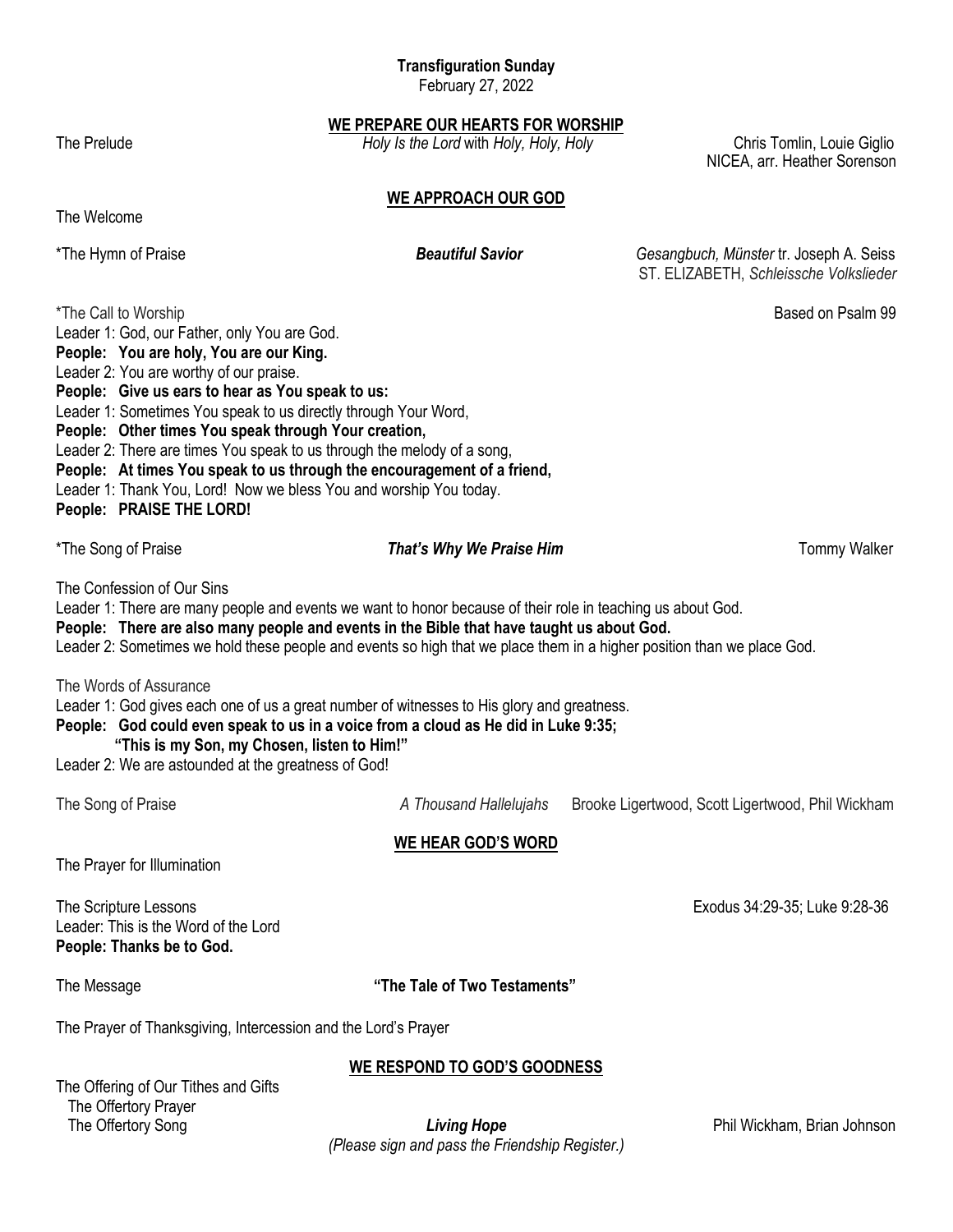The News of the Church Alive

The Mission Update **Rev. George Grevenstuk** Channels and The Mission Update Rev. George Grevenstuk

| *The Sending Forth                                                                                                                                                                             | Shine, Jesus, Shine               | <b>Graham Kendrick</b> |  |  |  |
|------------------------------------------------------------------------------------------------------------------------------------------------------------------------------------------------|-----------------------------------|------------------------|--|--|--|
| *The Benediction                                                                                                                                                                               |                                   |                        |  |  |  |
| *The Postlude                                                                                                                                                                                  | In Thee Is Gladness               | Johann Sebastian Bach  |  |  |  |
| *All who are able, please stand<br>Worship Leaders: Preaching -Pastor Bud Pratt; Liturgists - Jon Hull, Tyler Holleman; Organist - Patty Pratt; Duet - Rachael &<br>Hannah Barone; Praise team |                                   |                        |  |  |  |
| Please follow our church social media pages:<br>Instagram: frcgrandville<br>Facebook: First Reformed Church                                                                                    |                                   |                        |  |  |  |
| <b>Stewardship Update:</b><br>February 20 Collection Plate<br>\$<br>Online Giving:<br>Total Offering:                                                                                          | 9,594.00<br>6,514.00<br>16,108.00 |                        |  |  |  |

| \$18,258.00  |
|--------------|
| \$949,429.00 |
|              |
|              |

#### **A Reminder from the Deacons:**

Members who have picked up their 2022 offering envelopes may have noticed that there is an envelope included for Reformed Church in America assessments. Each year, our church pays approximately \$100 per confessing member to the denomination in assessments. If you would like to help our congregation offset these costs, your gifts are welcome at any time using that envelope. Thank you for your continued support.

## **TODAY'S HAPPENINGS**

## **Sunday Children's Programming Schedule:**

**3rd, 4th and 5th Sunday of the month**:

Nursery ages - can be dropped off in the nursery when you arrive & picked up after the worship service. Ages 3 years – Kindergarten can be dropped off in room #113 South when you arrive and picked up after the worship service. 1st Grade-5th Grade can be dropped off in the downstairs Assembly Room AFTER the worship service & picked up at 11:30 am

### **Middle School** (6th - 8th grades) & **High School** (9th - 12th grades) **Sunday School** meets in the Youth Lounge following worship. Donuts provided.

**Middle School youth group** meets on Sundays from 4:00pm - 5:30pm in the Youth gym.

**High School youth group** meets on Sundays from 6:30pm - 8:00pm in the Youth gym.

On March 13 the **Middle School & High School youth group** will be playing mini-golf at church during youth group.

#### **YOUTH HAPPENINGS**

Young Life (9<sup>th</sup>-12<sup>th</sup> grade) – meets Monday, February 28, at 7:27pm at Lipscomb's house - 326 Maynard Ave. SW, Walker. Questions? Contact Jon Hull at [jon@firstgrandville.org](mailto:jon@firstgrandville.org) or 517-803-5686.

WyldLife (7<sup>th</sup>-8<sup>th</sup> grade) – Meets the 1<sup>st</sup> & 3<sup>rd</sup> Tuesdays of the month in the Family Life Center. Contact Paige Corfixsen – 616-710-0865 or Emma Kukla – 616-666-4811 with questions.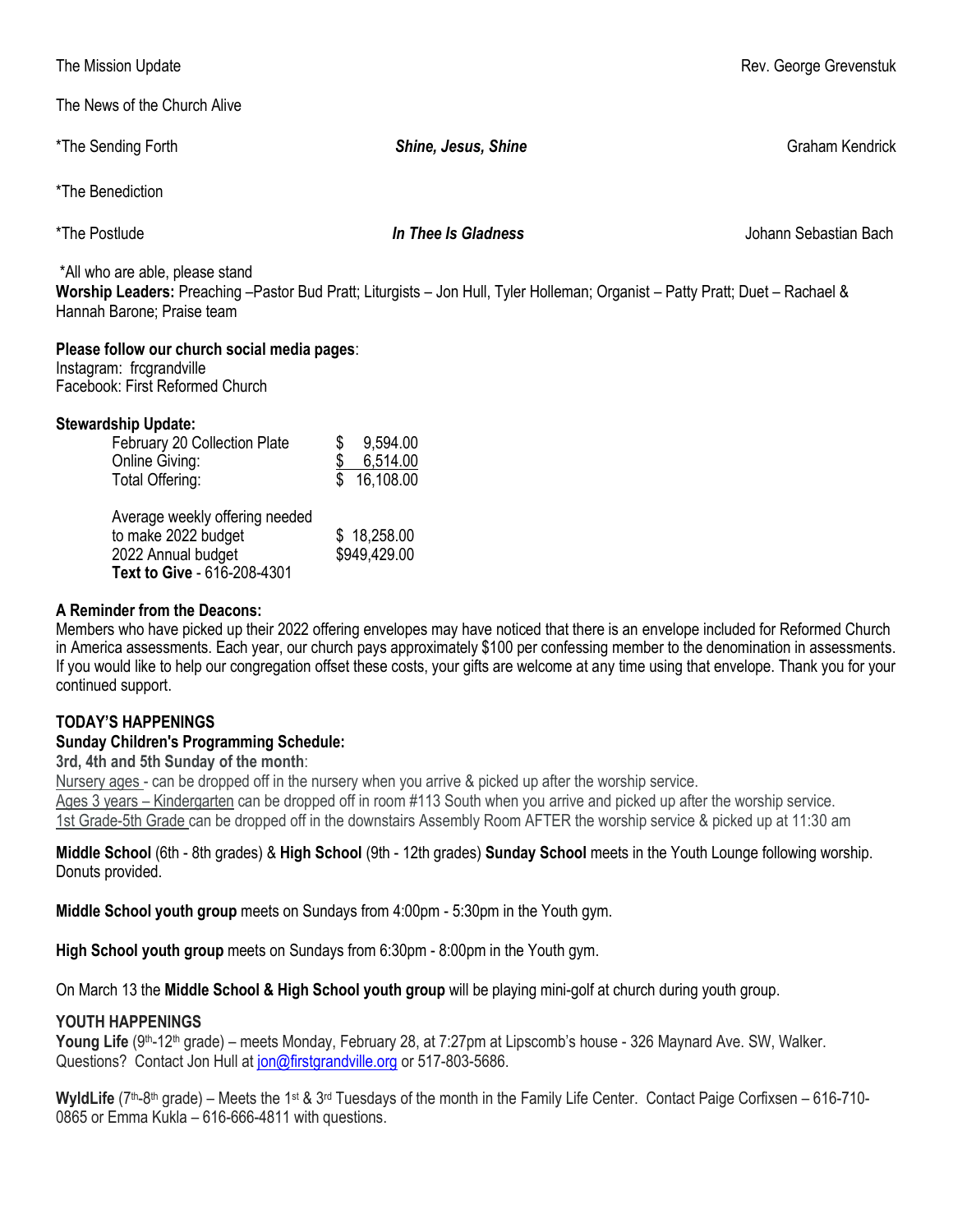### **Youth Mission Trip fundraisers:**

**Pop can drive** - There will be a labeled trash can in the Youth Lounge all year for you to drop off your empty cans.

**Maple Tree Preschool Registration** - Preschool registration for 2022-2023 has begun! If you know of a family looking for a preschool, please have them check out [www.mapletreepreschool.org](http://www.mapletreepreschool.org/) and [Maple Tree Preschool's](https://www.facebook.com/Maple-Tree-Preschool-107534002642706) Facebook page.

**College Scholarships:** Scholarship forms are available in the office (on the shelf under the mailboxes) or online. These are for anyone who is a member of church and going to college in Fall 2022. They are due in the office no later than **Friday, April 8, at noon.**

#### **OTHER HAPPENINGS**

**Nominations for 2022 Consistory –** We've begun the nominating process for four elders and four deacons. There is a nominating ballot on the table in the narthex. Please pick up a form and offer your suggestion of persons you feel have the servant leadership skills to serve in one of these positions. Please pray for the people you suggest to the committee. Once you have completed your form please place it in the nominations box, which will be available March 6, in the Narthex or give it to a member of the Nominations Committee: Mike Cline, Mary Cook, Vicky Hawken, Doug Timmer, Nicole Clark, Kelly Kievit, Tim Kooima, Abby Kleinheksel

**Anna Circle** – meets the 2<sup>nd</sup> and 4<sup>th</sup> Tuesdays of the month from 9:30am – 11:00am in the upstairs small adult ed room. We are studying the book *No Offense* by Craig Groeschel.

**Esther Circle** – meets this Tuesday, March 1. We will be studying lesson 4.

**Women in the Word** – meets Wednesday mornings at 9:30am in the upstairs adult ed room. The study for this week includes pages 308-318. Questions? Call Marilyn Stelma – 616-450-6008

**Men's Bible Study** meets on the second and fourth Thursday of each month at 2:30 PM. We meet at Marge's Donut Den, 1751 28th St., Wyoming, MI. Our leaders are David Bast and Mark Davis. All are welcome!

**Bells of Joy –** Tuesdays, 6:30pm

**Chancel Choir** – Wednesdays, 7:00 – 8:00pm

**FOCUS** – Wednesday, March 2 – Pork chop dinner begins at 5:30 PM. Covid protocols are in place. Reserve time following our FOCUS night dinner to gather in the Sanctuary for a brief service to welcome in the season of Lent. This will include time for reflection and family activities to prepare our hearts for the passion of our Lord. Our Lenten theme for 2022 is "**Living Differently**" and we will consider how our lives have been changed by the sacrifice of Christ, and how that change continues as we mature in Christ. Chancel choir & Kids choir will meet from 7:00-8:00pm. Chancel choir in the music room and Kids choir in the Kids choir room.

## **LOOKING AHEAD**

**All Church Mini-Golf Event** - March 12 from 12:00pm – 7:00pm. Sign-up for a start time by going to the following link: <https://www.signupgenius.com/go/10C0944ABA82BA0F49-inside1>

We need volunteers to help make this Mini-Golf Event successful!

- Truck and trailer along with muscles to help move the mini-golf supplies to and from church. Pick up the supplies on Thursday, March 10 and return the supplies Monday, March 14 or Tuesday, March 15.
- Volunteers to greet people as they arrive and hand out the golf clubs, score cards, and pencils. You can volunteer for a few hours or several hours!
- Volunteers to help set up the course on March 10 & 11. Volunteers to help tear down the course after youth group on March 13 or March 14.

If you are able to help in any way, you can sign up at the sign up center or contact Lynne Rosema [\(tlrosema@sbcglobal.net\)](mailto:tlrosema@sbcglobal.net), Jeff Watson or Jon Hull.

**Memorial Easter Plants –** We will purchase potted spring flowers to decorate the church for our Easter worship celebration. You are welcome to donate a \$15 spring plant in memory of a relative or friend or in thanksgiving for a friend or relative. Their name will be listed in the Easter worship bulletin. There are forms available at the Sign Up Center, Welcome Desk and the Office to fill out and submit to the office along with \$15 per plant by March 27. After the Easter service, please take your plant home.

#### **OPPORTUNITIES TO GIVE**

**Hand2hand** – We are taking non-perishable food donations for hand2hand. These items need to be in individual packets. Items needed are: popcorn packets, trail mix, pudding snack packs, granola bars, fruit snacks, applesauce/fruit cups, crackers, pretzels, goldfish crackers, any bagged snack, meat sticks, instant cereal, instant mac n cheese, soup, chocolate ready to go protein milk from Costco (Fairlife). There is a box in the narthex to place your donations. Thank you!